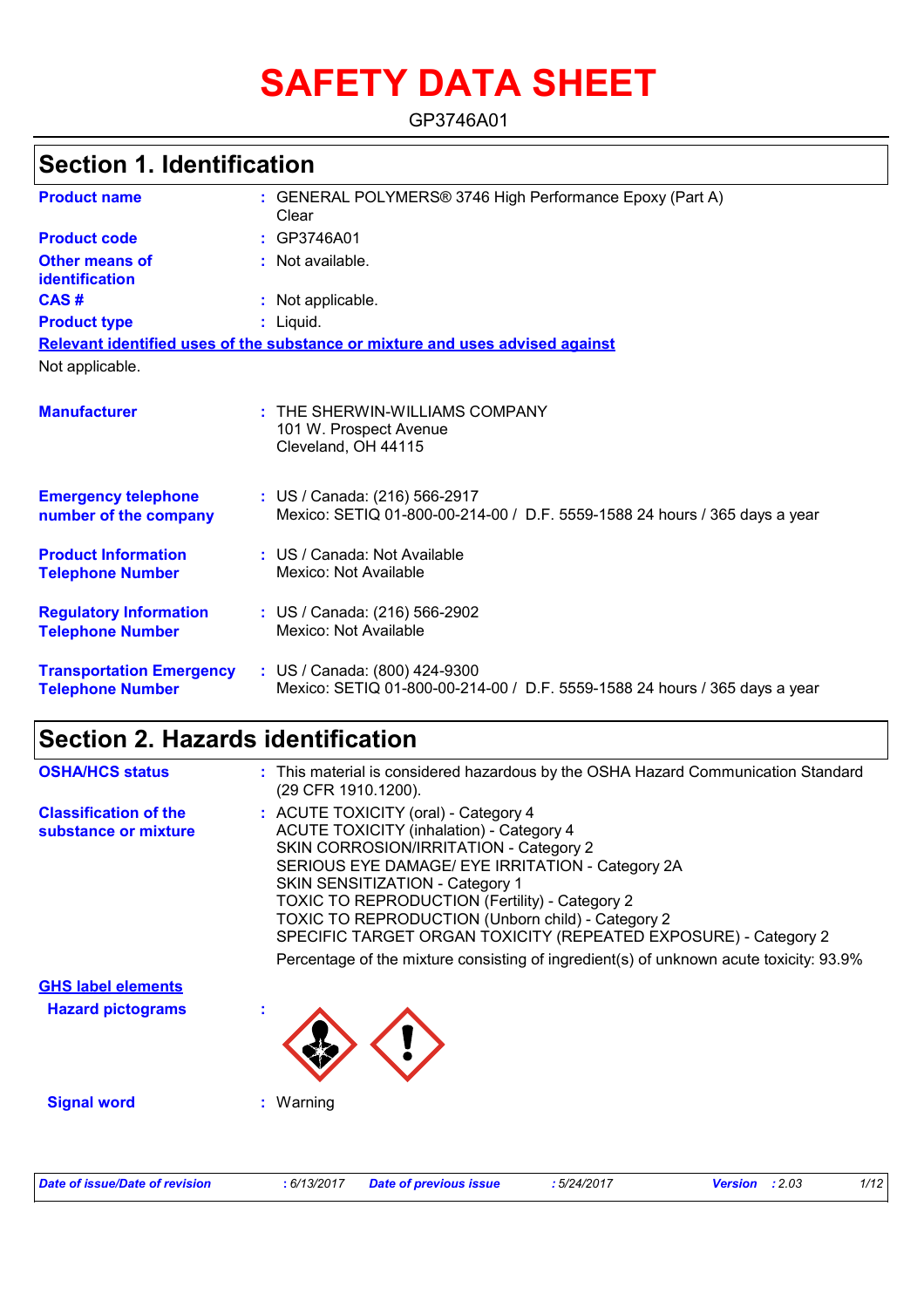## **Section 2. Hazards identification**

| <b>Hazard statements</b>                   | : Harmful if swallowed or if inhaled.<br>Causes serious eye irritation.                                                                                                                                                                                                                                                                                                                                                                                                                                                                                                                                                                                                   |
|--------------------------------------------|---------------------------------------------------------------------------------------------------------------------------------------------------------------------------------------------------------------------------------------------------------------------------------------------------------------------------------------------------------------------------------------------------------------------------------------------------------------------------------------------------------------------------------------------------------------------------------------------------------------------------------------------------------------------------|
|                                            | Causes skin irritation.<br>May cause an allergic skin reaction.                                                                                                                                                                                                                                                                                                                                                                                                                                                                                                                                                                                                           |
|                                            | Suspected of damaging fertility or the unborn child.                                                                                                                                                                                                                                                                                                                                                                                                                                                                                                                                                                                                                      |
|                                            | May cause damage to organs through prolonged or repeated exposure.                                                                                                                                                                                                                                                                                                                                                                                                                                                                                                                                                                                                        |
| <b>Precautionary statements</b>            |                                                                                                                                                                                                                                                                                                                                                                                                                                                                                                                                                                                                                                                                           |
| <b>Prevention</b>                          | : Obtain special instructions before use. Do not handle until all safety precautions have<br>been read and understood. Wear protective gloves. Wear eye or face protection.<br>Wear protective clothing. Use only outdoors or in a well-ventilated area. Do not breathe<br>vapor. Do not eat, drink or smoke when using this product. Wash hands thoroughly<br>after handling. Contaminated work clothing must not be allowed out of the workplace.                                                                                                                                                                                                                       |
| <b>Response</b>                            | : Get medical attention if you feel unwell. IF exposed or concerned: Get medical<br>attention. IF INHALED: Remove person to fresh air and keep comfortable for breathing.<br>Call a POISON CENTER or physician if you feel unwell. IF SWALLOWED: Call a<br>POISON CENTER or physician if you feel unwell. Rinse mouth. IF ON SKIN: Wash<br>with plenty of soap and water. Wash contaminated clothing before reuse. If skin<br>irritation or rash occurs: Get medical attention. IF IN EYES: Rinse cautiously with<br>water for several minutes. Remove contact lenses, if present and easy to do. Continue<br>rinsing. If eye irritation persists: Get medical attention. |
| <b>Storage</b>                             | : Store locked up.                                                                                                                                                                                                                                                                                                                                                                                                                                                                                                                                                                                                                                                        |
| <b>Disposal</b>                            | : Dispose of contents and container in accordance with all local, regional, national and<br>international regulations.                                                                                                                                                                                                                                                                                                                                                                                                                                                                                                                                                    |
| <b>Supplemental label</b><br>elements      | WARNING: This product contains chemicals known to the State of California to cause<br>cancer and birth defects or other reproductive harm. FOR INDUSTRIAL USE ONLY.<br>This product must be mixed with other components before use. Before opening the<br>packages, READ AND FOLLOW WARNING LABELS ON ALL COMPONENTS.                                                                                                                                                                                                                                                                                                                                                     |
|                                            | Please refer to the SDS for additional information. Keep out of reach of children. Do<br>not transfer contents to other containers for storage.                                                                                                                                                                                                                                                                                                                                                                                                                                                                                                                           |
| <b>Hazards not otherwise</b><br>classified | : None known.                                                                                                                                                                                                                                                                                                                                                                                                                                                                                                                                                                                                                                                             |

### **Section 3. Composition/information on ingredients**

| Substance/mixture     | : Mixture          |
|-----------------------|--------------------|
| <b>Other means of</b> | $:$ Not available. |
| <i>identification</i> |                    |

#### **CAS number/other identifiers**

| <b>Ingredient name</b> | % by weight | <b>CAS number</b> |
|------------------------|-------------|-------------------|
| <b>Epoxy Polymer</b>   | 84.53       | 25085-99-8        |
| <b>Epoxy Polymer</b>   | 9.32        | 30499-70-8        |
| Phenylmethanol         | 4.15        | 100-51-6          |
| 4-Nonylphenol          | 0.68        | 84852-15-3        |

Any concentration shown as a range is to protect confidentiality or is due to batch variation.

**There are no additional ingredients present which, within the current knowledge of the supplier and in the concentrations applicable, are classified as hazardous to health and hence require reporting in this section.**

**Occupational exposure limits, if available, are listed in Section 8.**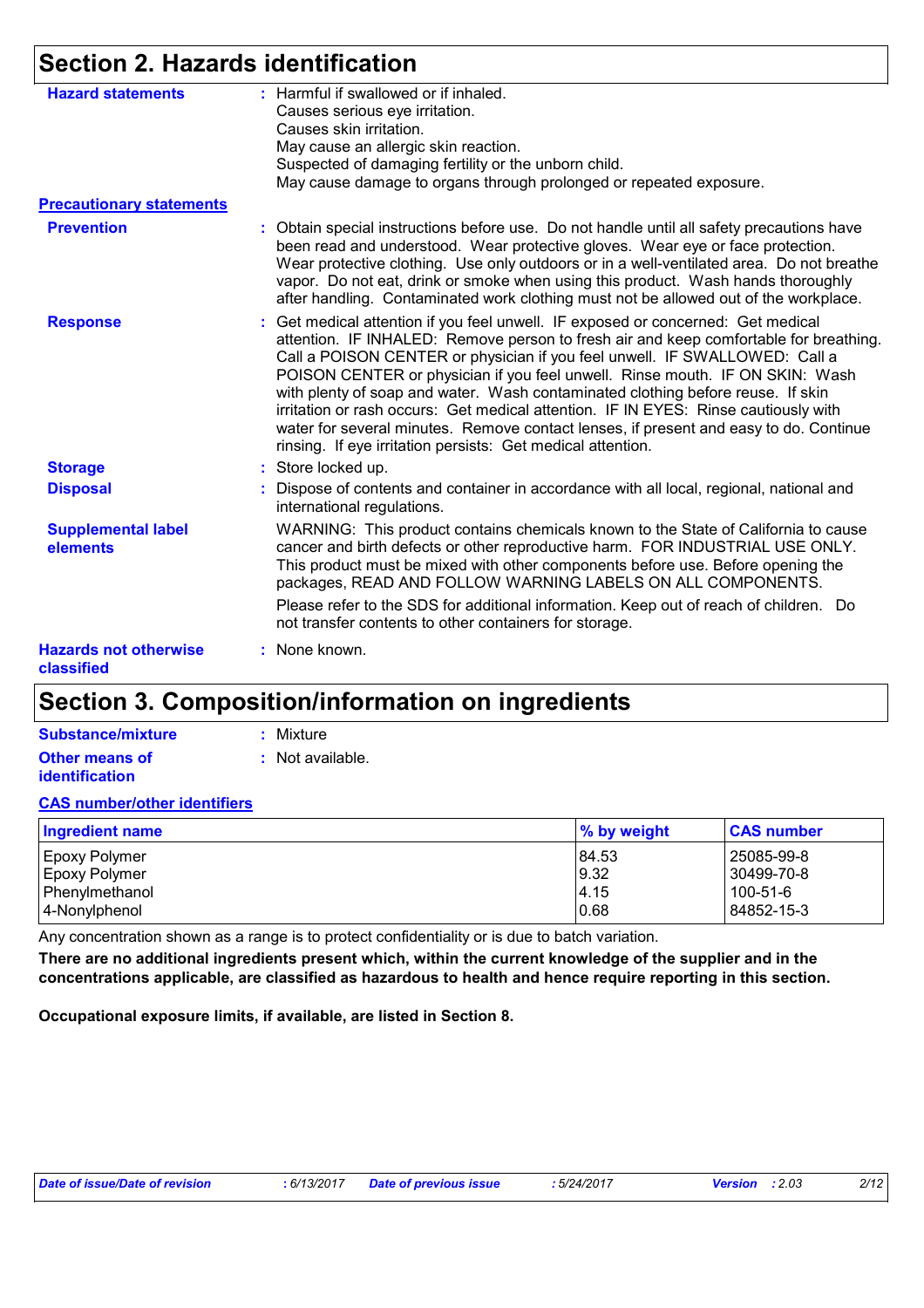## **Section 4. First aid measures**

|                     | <b>Description of necessary first aid measures</b>                                                                                                                                                                                                                                                                                                                                                                                                                                                                                                                                                                                                                                                                                                                                                                            |
|---------------------|-------------------------------------------------------------------------------------------------------------------------------------------------------------------------------------------------------------------------------------------------------------------------------------------------------------------------------------------------------------------------------------------------------------------------------------------------------------------------------------------------------------------------------------------------------------------------------------------------------------------------------------------------------------------------------------------------------------------------------------------------------------------------------------------------------------------------------|
| <b>Eye contact</b>  | : Immediately flush eyes with plenty of water, occasionally lifting the upper and lower<br>eyelids. Check for and remove any contact lenses. Continue to rinse for at least 10<br>minutes. Get medical attention.                                                                                                                                                                                                                                                                                                                                                                                                                                                                                                                                                                                                             |
| <b>Inhalation</b>   | : Remove victim to fresh air and keep at rest in a position comfortable for breathing. If it<br>is suspected that fumes are still present, the rescuer should wear an appropriate mask<br>or self-contained breathing apparatus. If not breathing, if breathing is irregular or if<br>respiratory arrest occurs, provide artificial respiration or oxygen by trained personnel. It<br>may be dangerous to the person providing aid to give mouth-to-mouth resuscitation.<br>Get medical attention. If necessary, call a poison center or physician. If unconscious,<br>place in recovery position and get medical attention immediately. Maintain an open<br>airway. Loosen tight clothing such as a collar, tie, belt or waistband.                                                                                          |
| <b>Skin contact</b> | : Wash with plenty of soap and water. Remove contaminated clothing and shoes. Wash<br>contaminated clothing thoroughly with water before removing it, or wear gloves.<br>Continue to rinse for at least 10 minutes. Get medical attention. In the event of any<br>complaints or symptoms, avoid further exposure. Wash clothing before reuse. Clean<br>shoes thoroughly before reuse.                                                                                                                                                                                                                                                                                                                                                                                                                                         |
| <b>Ingestion</b>    | : Wash out mouth with water. Remove dentures if any. Remove victim to fresh air and<br>keep at rest in a position comfortable for breathing. If material has been swallowed and<br>the exposed person is conscious, give small quantities of water to drink. Stop if the<br>exposed person feels sick as vomiting may be dangerous. Do not induce vomiting<br>unless directed to do so by medical personnel. If vomiting occurs, the head should be<br>kept low so that vomit does not enter the lungs. Get medical attention. If necessary,<br>call a poison center or physician. Never give anything by mouth to an unconscious<br>person. If unconscious, place in recovery position and get medical attention<br>immediately. Maintain an open airway. Loosen tight clothing such as a collar, tie, belt<br>or waistband. |

#### **Most important symptoms/effects, acute and delayed**

| <b>Potential acute health effects</b> |                                                                                                                                                      |  |
|---------------------------------------|------------------------------------------------------------------------------------------------------------------------------------------------------|--|
| <b>Eye contact</b>                    | : Causes serious eye irritation.                                                                                                                     |  |
| <b>Inhalation</b>                     | $:$ Harmful if inhaled.                                                                                                                              |  |
| <b>Skin contact</b>                   | : Causes skin irritation. May cause an allergic skin reaction.                                                                                       |  |
| <b>Ingestion</b>                      | : Harmful if swallowed.                                                                                                                              |  |
| <b>Over-exposure signs/symptoms</b>   |                                                                                                                                                      |  |
| <b>Eye contact</b>                    | : Adverse symptoms may include the following:<br>pain or irritation<br>watering<br>redness                                                           |  |
| <b>Inhalation</b>                     | : Adverse symptoms may include the following:<br>reduced fetal weight<br>increase in fetal deaths<br>skeletal malformations                          |  |
| <b>Skin contact</b>                   | : Adverse symptoms may include the following:<br>irritation<br>redness<br>reduced fetal weight<br>increase in fetal deaths<br>skeletal malformations |  |
| <b>Ingestion</b>                      | : Adverse symptoms may include the following:<br>reduced fetal weight<br>increase in fetal deaths<br>skeletal malformations                          |  |

#### **Indication of immediate medical attention and special treatment needed, if necessary**

| Date of issue/Date of revision | : 6/13/2017 | Date of previous issue | 5/24/2017 | : 2.03<br><b>Version</b> | 3/12 |
|--------------------------------|-------------|------------------------|-----------|--------------------------|------|
|                                |             |                        |           |                          |      |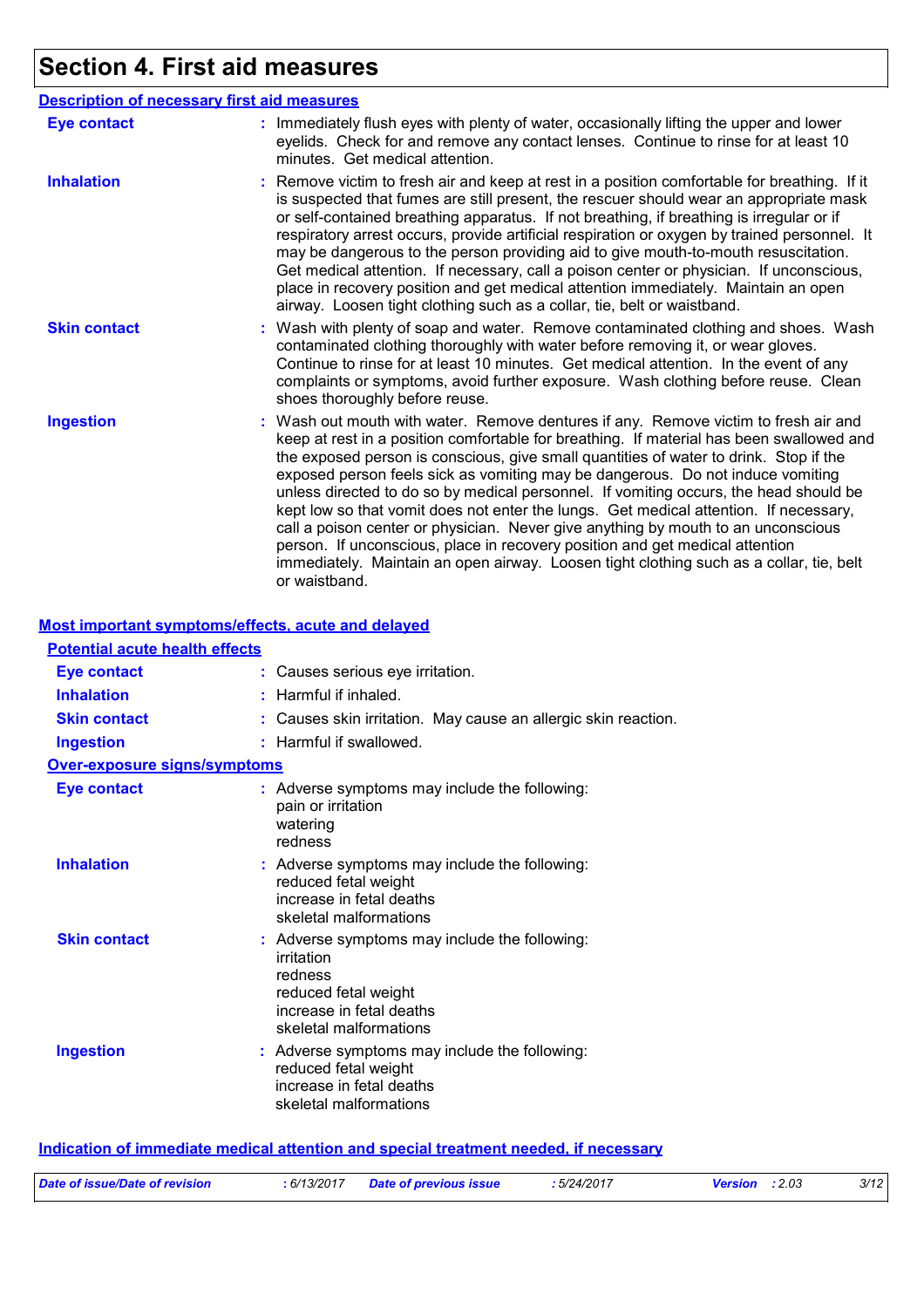## **Section 4. First aid measures**

| <b>Notes to physician</b>         | : Treat symptomatically. Contact poison treatment specialist immediately if large<br>quantities have been ingested or inhaled.                                                                                                                                                                                                                                                                                  |
|-----------------------------------|-----------------------------------------------------------------------------------------------------------------------------------------------------------------------------------------------------------------------------------------------------------------------------------------------------------------------------------------------------------------------------------------------------------------|
| <b>Specific treatments</b>        | : No specific treatment.                                                                                                                                                                                                                                                                                                                                                                                        |
| <b>Protection of first-aiders</b> | : No action shall be taken involving any personal risk or without suitable training. If it is<br>suspected that fumes are still present, the rescuer should wear an appropriate mask or<br>self-contained breathing apparatus. It may be dangerous to the person providing aid to<br>give mouth-to-mouth resuscitation. Wash contaminated clothing thoroughly with water<br>before removing it, or wear gloves. |

**See toxicological information (Section 11)**

## **Section 5. Fire-fighting measures**

| <b>Extinguishing media</b>                               |                                                                                                                                                                                                     |
|----------------------------------------------------------|-----------------------------------------------------------------------------------------------------------------------------------------------------------------------------------------------------|
| <b>Suitable extinguishing</b><br>media                   | : Use an extinguishing agent suitable for the surrounding fire.                                                                                                                                     |
| <b>Unsuitable extinguishing</b><br>media                 | : None known.                                                                                                                                                                                       |
| <b>Specific hazards arising</b><br>from the chemical     | : In a fire or if heated, a pressure increase will occur and the container may burst.                                                                                                               |
| <b>Hazardous thermal</b><br>decomposition products       | : Decomposition products may include the following materials:<br>carbon dioxide<br>carbon monoxide                                                                                                  |
| <b>Special protective actions</b><br>for fire-fighters   | : Promptly isolate the scene by removing all persons from the vicinity of the incident if<br>there is a fire. No action shall be taken involving any personal risk or without suitable<br>training. |
| <b>Special protective</b><br>equipment for fire-fighters | : Fire-fighters should wear appropriate protective equipment and self-contained breathing<br>apparatus (SCBA) with a full face-piece operated in positive pressure mode.                            |
|                                                          |                                                                                                                                                                                                     |

### **Section 6. Accidental release measures**

|                                                              | <b>Personal precautions, protective equipment and emergency procedures</b>                                                                                                                                                                                                                                                                                                                                       |
|--------------------------------------------------------------|------------------------------------------------------------------------------------------------------------------------------------------------------------------------------------------------------------------------------------------------------------------------------------------------------------------------------------------------------------------------------------------------------------------|
| For non-emergency<br>personnel                               | : No action shall be taken involving any personal risk or without suitable training.<br>Evacuate surrounding areas. Keep unnecessary and unprotected personnel from<br>entering. Do not touch or walk through spilled material. Avoid breathing vapor or mist.<br>Provide adequate ventilation. Wear appropriate respirator when ventilation is<br>inadequate. Put on appropriate personal protective equipment. |
| For emergency responders                                     | If specialized clothing is required to deal with the spillage, take note of any information in<br>Section 8 on suitable and unsuitable materials. See also the information in "For non-<br>emergency personnel".                                                                                                                                                                                                 |
| <b>Environmental precautions</b>                             | : Avoid dispersal of spilled material and runoff and contact with soil, waterways, drains<br>and sewers. Inform the relevant authorities if the product has caused environmental<br>pollution (sewers, waterways, soil or air).                                                                                                                                                                                  |
| <b>Methods and materials for containment and cleaning up</b> |                                                                                                                                                                                                                                                                                                                                                                                                                  |
| <b>Small spill</b>                                           | : Stop leak if without risk. Move containers from spill area. Dilute with water and mop up<br>if water-soluble. Alternatively, or if water-insoluble, absorb with an inert dry material and                                                                                                                                                                                                                      |

disposal contractor.

place in an appropriate waste disposal container. Dispose of via a licensed waste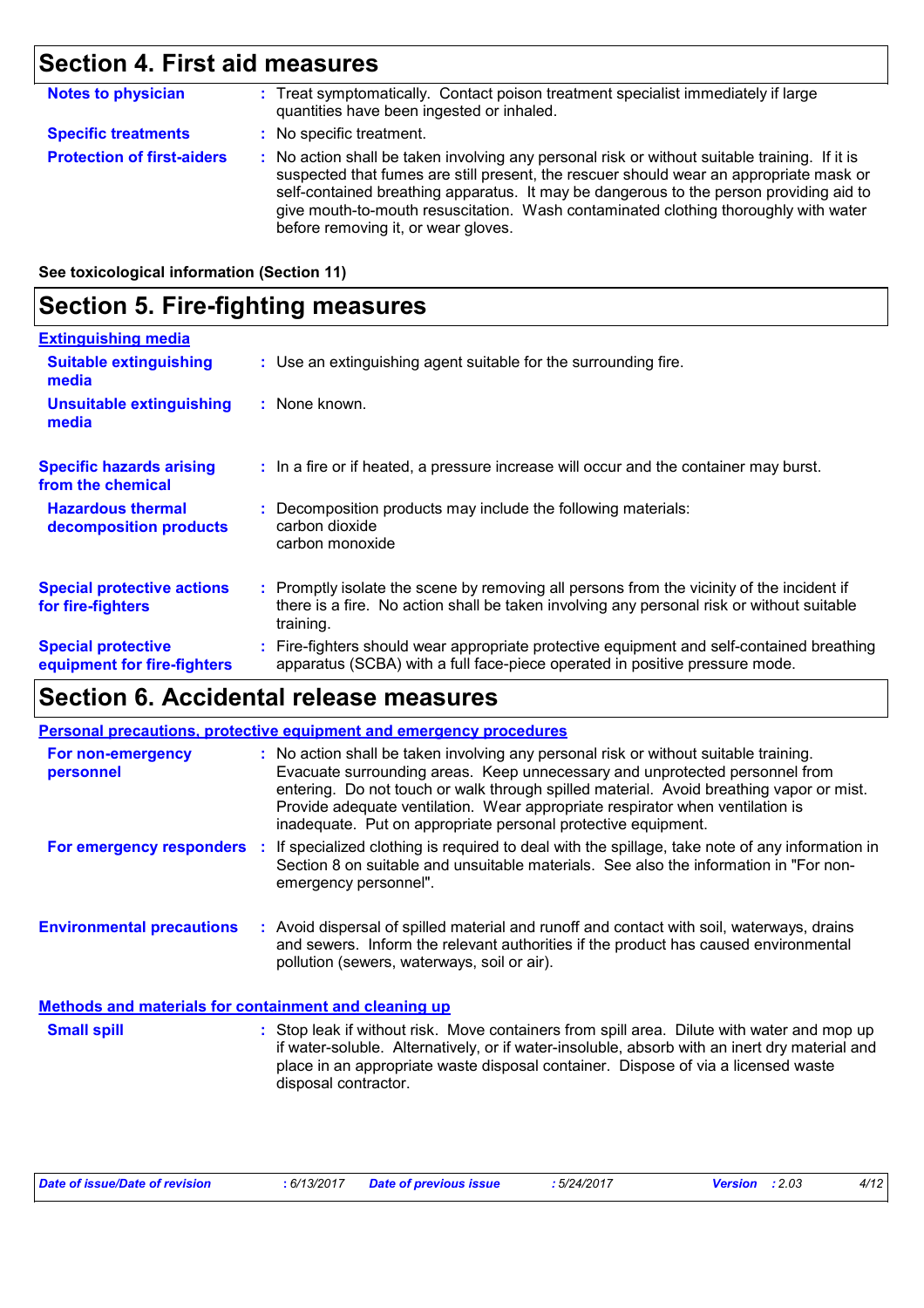### **Section 6. Accidental release measures**

**Large spill :**

Stop leak if without risk. Move containers from spill area. Approach release from upwind. Prevent entry into sewers, water courses, basements or confined areas. Wash spillages into an effluent treatment plant or proceed as follows. Contain and collect spillage with non-combustible, absorbent material e.g. sand, earth, vermiculite or diatomaceous earth and place in container for disposal according to local regulations (see Section 13). Dispose of via a licensed waste disposal contractor. Contaminated absorbent material may pose the same hazard as the spilled product. Note: see Section 1 for emergency contact information and Section 13 for waste disposal.

### **Section 7. Handling and storage**

#### **Precautions for safe handling**

| <b>Protective measures</b>                                                       | : Put on appropriate personal protective equipment (see Section 8). Persons with a<br>history of skin sensitization problems should not be employed in any process in which<br>this product is used. Avoid exposure - obtain special instructions before use. Avoid<br>exposure during pregnancy. Do not handle until all safety precautions have been read<br>and understood. Do not get in eyes or on skin or clothing. Do not breathe vapor or mist.<br>Do not ingest. Use only with adequate ventilation. Wear appropriate respirator when<br>ventilation is inadequate. Keep in the original container or an approved alternative<br>made from a compatible material, kept tightly closed when not in use. Empty containers<br>retain product residue and can be hazardous. Do not reuse container. |
|----------------------------------------------------------------------------------|----------------------------------------------------------------------------------------------------------------------------------------------------------------------------------------------------------------------------------------------------------------------------------------------------------------------------------------------------------------------------------------------------------------------------------------------------------------------------------------------------------------------------------------------------------------------------------------------------------------------------------------------------------------------------------------------------------------------------------------------------------------------------------------------------------|
| <b>Advice on general</b><br>occupational hygiene                                 | : Eating, drinking and smoking should be prohibited in areas where this material is<br>handled, stored and processed. Workers should wash hands and face before eating,<br>drinking and smoking. Remove contaminated clothing and protective equipment before<br>entering eating areas. See also Section 8 for additional information on hygiene<br>measures.                                                                                                                                                                                                                                                                                                                                                                                                                                            |
| <b>Conditions for safe storage,</b><br>including any<br><b>incompatibilities</b> | : Store in accordance with local regulations. Store in original container protected from<br>direct sunlight in a dry, cool and well-ventilated area, away from incompatible materials<br>(see Section 10) and food and drink. Store locked up. Keep container tightly closed<br>and sealed until ready for use. Containers that have been opened must be carefully<br>resealed and kept upright to prevent leakage. Do not store in unlabeled containers.<br>Use appropriate containment to avoid environmental contamination.                                                                                                                                                                                                                                                                           |

### **Section 8. Exposure controls/personal protection**

#### **Control parameters**

**Occupational exposure limits (OSHA United States)**

| <b>Ingredient name</b> | <b>Exposure limits</b>              |
|------------------------|-------------------------------------|
| <b>Epoxy Polymer</b>   | None.                               |
| <b>Epoxy Polymer</b>   | None.                               |
| Phenylmethanol         | AIHA WEEL (United States, 10/2011). |
|                        | TWA: 10 ppm 8 hours.                |
| 4-Nonylphenol          | None.                               |

#### **Occupational exposure limits (Canada)**

| Ingredient name | <b>Exposure limits</b>                                      |
|-----------------|-------------------------------------------------------------|
| benzyl alcohol  | AIHA WEEL (United States, 10/2011).<br>TWA: 10 ppm 8 hours. |

#### **Occupational exposure limits (Mexico)**

| <b>Ingredient name</b> | <b>Exposure limits</b> |
|------------------------|------------------------|
| None.                  |                        |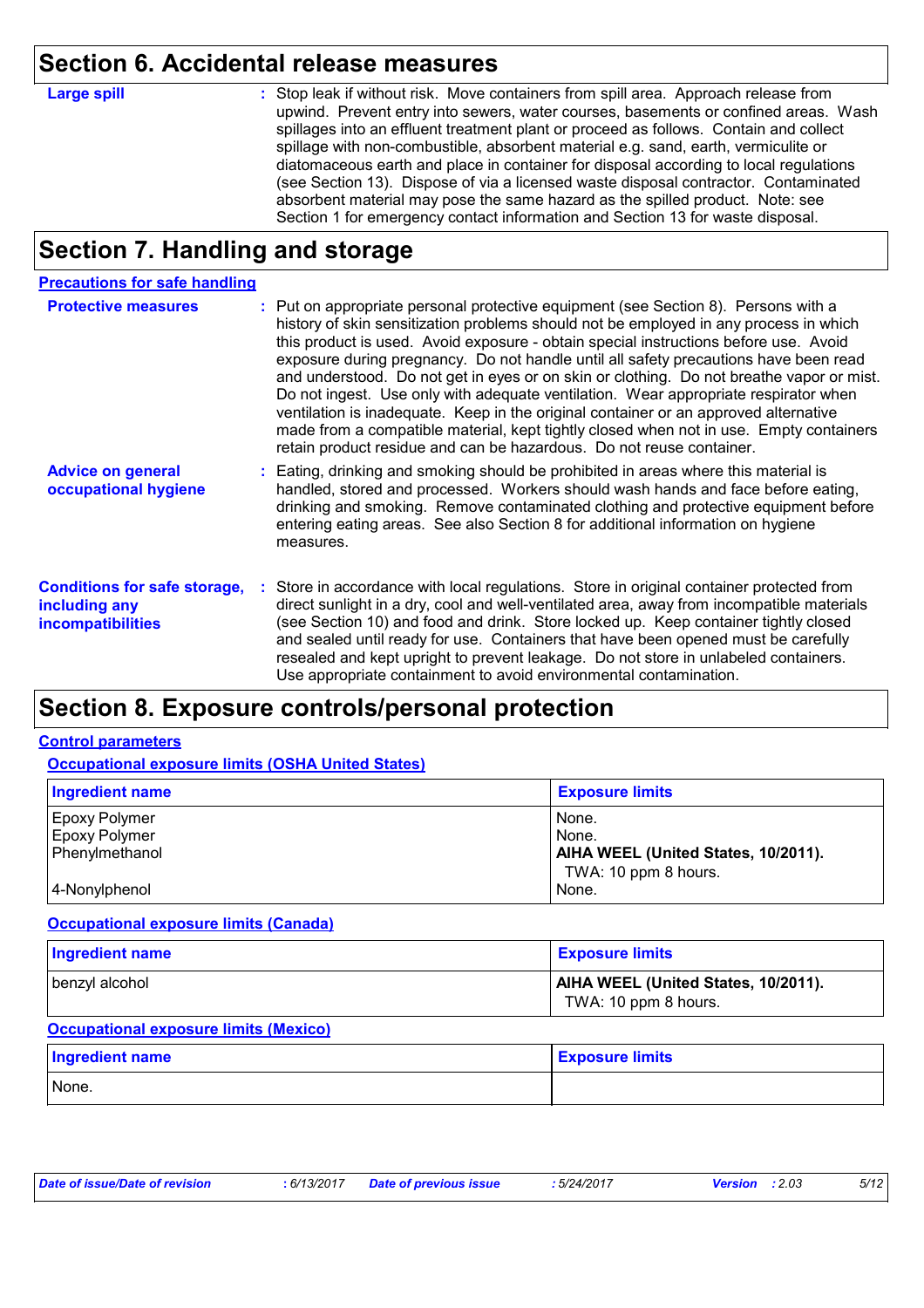## **Section 8. Exposure controls/personal protection**

| <b>Appropriate engineering</b><br><b>controls</b> | : Use only with adequate ventilation. Use process enclosures, local exhaust ventilation or<br>other engineering controls to keep worker exposure to airborne contaminants below any<br>recommended or statutory limits.                                                                                                                                                                                                                                                                                                                                                                                              |
|---------------------------------------------------|----------------------------------------------------------------------------------------------------------------------------------------------------------------------------------------------------------------------------------------------------------------------------------------------------------------------------------------------------------------------------------------------------------------------------------------------------------------------------------------------------------------------------------------------------------------------------------------------------------------------|
| <b>Environmental exposure</b><br><b>controls</b>  | Emissions from ventilation or work process equipment should be checked to ensure<br>÷,<br>they comply with the requirements of environmental protection legislation. In some<br>cases, fume scrubbers, filters or engineering modifications to the process equipment<br>will be necessary to reduce emissions to acceptable levels.                                                                                                                                                                                                                                                                                  |
| <b>Individual protection measures</b>             |                                                                                                                                                                                                                                                                                                                                                                                                                                                                                                                                                                                                                      |
| <b>Hygiene measures</b>                           | Wash hands, forearms and face thoroughly after handling chemical products, before<br>eating, smoking and using the lavatory and at the end of the working period.<br>Appropriate techniques should be used to remove potentially contaminated clothing.<br>Contaminated work clothing should not be allowed out of the workplace. Wash<br>contaminated clothing before reusing. Ensure that eyewash stations and safety<br>showers are close to the workstation location.                                                                                                                                            |
| <b>Eye/face protection</b>                        | Safety eyewear complying with an approved standard should be used when a risk<br>assessment indicates this is necessary to avoid exposure to liquid splashes, mists,<br>gases or dusts. If contact is possible, the following protection should be worn, unless<br>the assessment indicates a higher degree of protection: chemical splash goggles.                                                                                                                                                                                                                                                                  |
| <b>Skin protection</b>                            |                                                                                                                                                                                                                                                                                                                                                                                                                                                                                                                                                                                                                      |
| <b>Hand protection</b>                            | Chemical-resistant, impervious gloves complying with an approved standard should be<br>worn at all times when handling chemical products if a risk assessment indicates this is<br>necessary. Considering the parameters specified by the glove manufacturer, check<br>during use that the gloves are still retaining their protective properties. It should be<br>noted that the time to breakthrough for any glove material may be different for different<br>glove manufacturers. In the case of mixtures, consisting of several substances, the<br>protection time of the gloves cannot be accurately estimated. |
| <b>Body protection</b>                            | Personal protective equipment for the body should be selected based on the task being<br>performed and the risks involved and should be approved by a specialist before<br>handling this product.                                                                                                                                                                                                                                                                                                                                                                                                                    |
| <b>Other skin protection</b>                      | Appropriate footwear and any additional skin protection measures should be selected<br>based on the task being performed and the risks involved and should be approved by a<br>specialist before handling this product.                                                                                                                                                                                                                                                                                                                                                                                              |
| <b>Respiratory protection</b>                     | Based on the hazard and potential for exposure, select a respirator that meets the<br>appropriate standard or certification. Respirators must be used according to a<br>respiratory protection program to ensure proper fitting, training, and other important<br>aspects of use.                                                                                                                                                                                                                                                                                                                                    |

## **Section 9. Physical and chemical properties**

| <b>Physical state</b>                           | $:$ Liquid.                                                |                          |      |
|-------------------------------------------------|------------------------------------------------------------|--------------------------|------|
| <b>Color</b>                                    | : Not available.                                           |                          |      |
| <b>Odor</b>                                     | : Not available.                                           |                          |      |
| <b>Odor threshold</b>                           | : Not available.                                           |                          |      |
| рH                                              | : Not available.                                           |                          |      |
| <b>Melting point</b>                            | : Not available.                                           |                          |      |
| <b>Boiling point</b>                            | : $202^{\circ}$ C (395.6 $^{\circ}$ F)                     |                          |      |
| <b>Flash point</b>                              | : Closed cup: 104°C (219.2°F) [Pensky-Martens Closed Cup]  |                          |      |
| <b>Evaporation rate</b>                         | : Not available.                                           |                          |      |
| <b>Flammability (solid, gas)</b>                | : Not available.                                           |                          |      |
| Lower and upper explosive<br>(flammable) limits | : Lower: $1.3\%$<br>Upper: 13%                             |                          |      |
| <b>Vapor pressure</b>                           | : 0.02 kPa (0.15 mm Hg) [at $20^{\circ}$ C]                |                          |      |
| <b>Date of issue/Date of revision</b>           | : 6/13/2017<br><b>Date of previous issue</b><br>:5/24/2017 | : 2.03<br><b>Version</b> | 6/12 |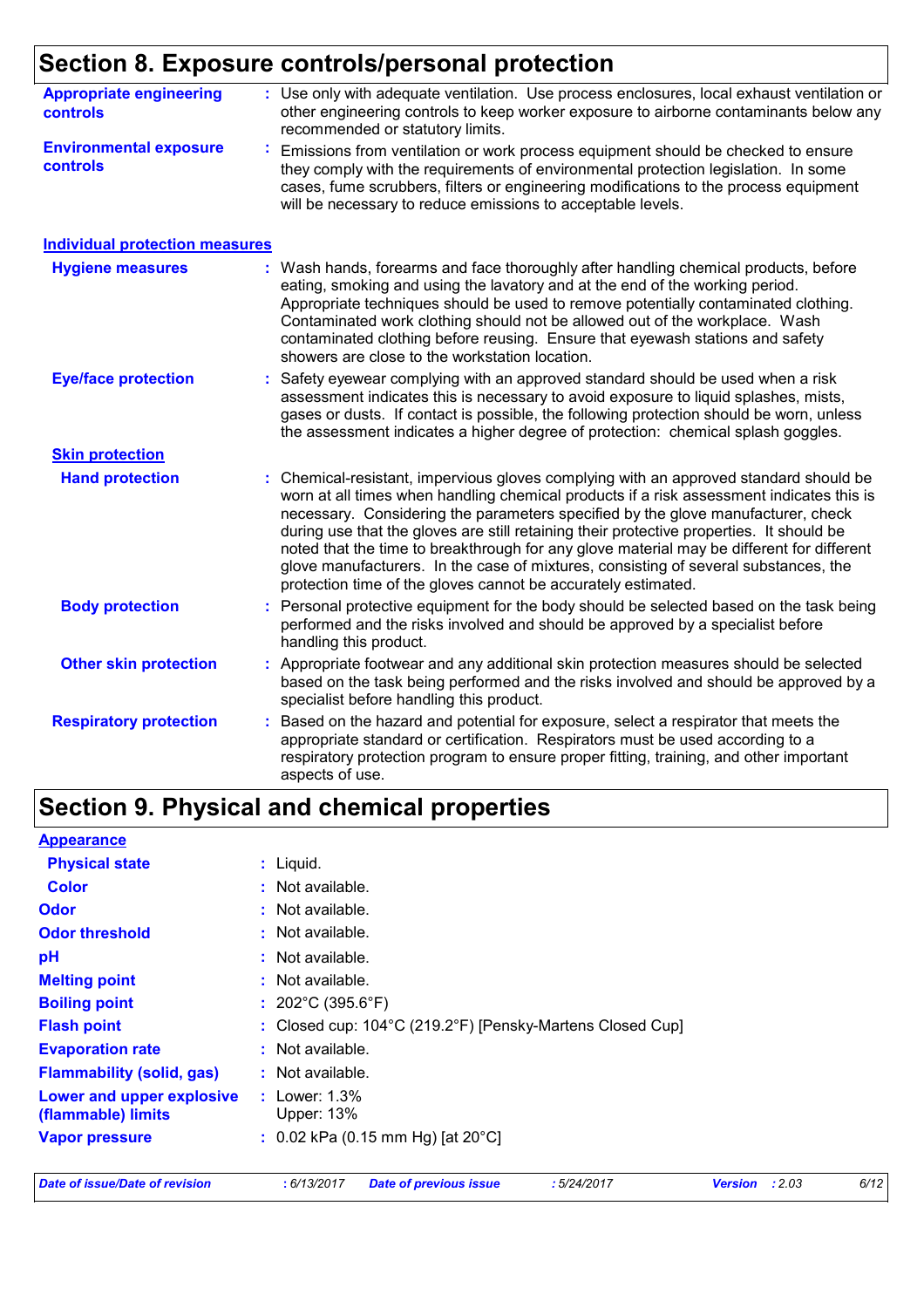### **Section 9. Physical and chemical properties**

| <b>Vapor density</b>                              | : $3.72$ [Air = 1]                                              |
|---------------------------------------------------|-----------------------------------------------------------------|
| <b>Relative density</b>                           | : 1.14                                                          |
| <b>Solubility</b>                                 | $:$ Not available.                                              |
| <b>Partition coefficient: n-</b><br>octanol/water | $:$ Not available.                                              |
| <b>Auto-ignition temperature</b>                  | : Not available.                                                |
| <b>Decomposition temperature</b>                  | $\therefore$ Not available.                                     |
| <b>Viscosity</b>                                  | Kinematic (40°C (104°F)): >0.205 cm <sup>2</sup> /s (>20.5 cSt) |
| <b>Molecular weight</b>                           | Not applicable.                                                 |
| <b>Aerosol product</b>                            |                                                                 |
| <b>Heat of combustion</b>                         | : $1.742$ kJ/g                                                  |

## **Section 10. Stability and reactivity**

| <b>Reactivity</b>                            | : No specific test data related to reactivity available for this product or its ingredients.              |
|----------------------------------------------|-----------------------------------------------------------------------------------------------------------|
| <b>Chemical stability</b>                    | : The product is stable.                                                                                  |
| <b>Possibility of hazardous</b><br>reactions | : Under normal conditions of storage and use, hazardous reactions will not occur.                         |
| <b>Conditions to avoid</b>                   | : No specific data.                                                                                       |
| <b>Incompatible materials</b>                | : No specific data.                                                                                       |
| <b>Hazardous decomposition</b><br>products   | : Under normal conditions of storage and use, hazardous decomposition products should<br>not be produced. |

### **Section 11. Toxicological information**

#### **Information on toxicological effects**

| <b>Acute toxicity</b> |
|-----------------------|
|-----------------------|

| <b>Product/ingredient name</b> | <b>Result</b>            | <b>Species</b> | <b>Dose</b>                          | <b>Exposure</b> |
|--------------------------------|--------------------------|----------------|--------------------------------------|-----------------|
| Phenylmethanol                 | LD50 Dermal<br>LD50 Oral | Rabbit<br>Rat  | $ 2000 \text{ mg/kg} $<br>1230 mg/kg |                 |
| 4-Nonylphenol                  | LD50 Oral                | Rat            | 1300 mg/kg                           |                 |

#### **Irritation/Corrosion**

| <b>Product/ingredient name</b> | <b>Result</b>            | <b>Species</b> | <b>Score</b> | <b>Exposure</b>            | <b>Observation</b>       |
|--------------------------------|--------------------------|----------------|--------------|----------------------------|--------------------------|
| Phenylmethanol                 | Skin - Mild irritant     | Man            |              | 48 hours 16<br>milligrams  | $\overline{\phantom{a}}$ |
|                                | Skin - Moderate irritant | Pig            |              | 100 Percent                | $\overline{\phantom{a}}$ |
|                                | Skin - Moderate irritant | Rabbit         |              | 24 hours 100<br>milligrams | $\overline{\phantom{a}}$ |
| 4-Nonylphenol                  | Eyes - Severe irritant   | Rabbit         |              | 100<br>milligrams          |                          |
|                                | Skin - Severe irritant   | Rabbit         |              | 24 hours 500<br>milligrams |                          |

#### **Sensitization**

Not available.

#### **Mutagenicity**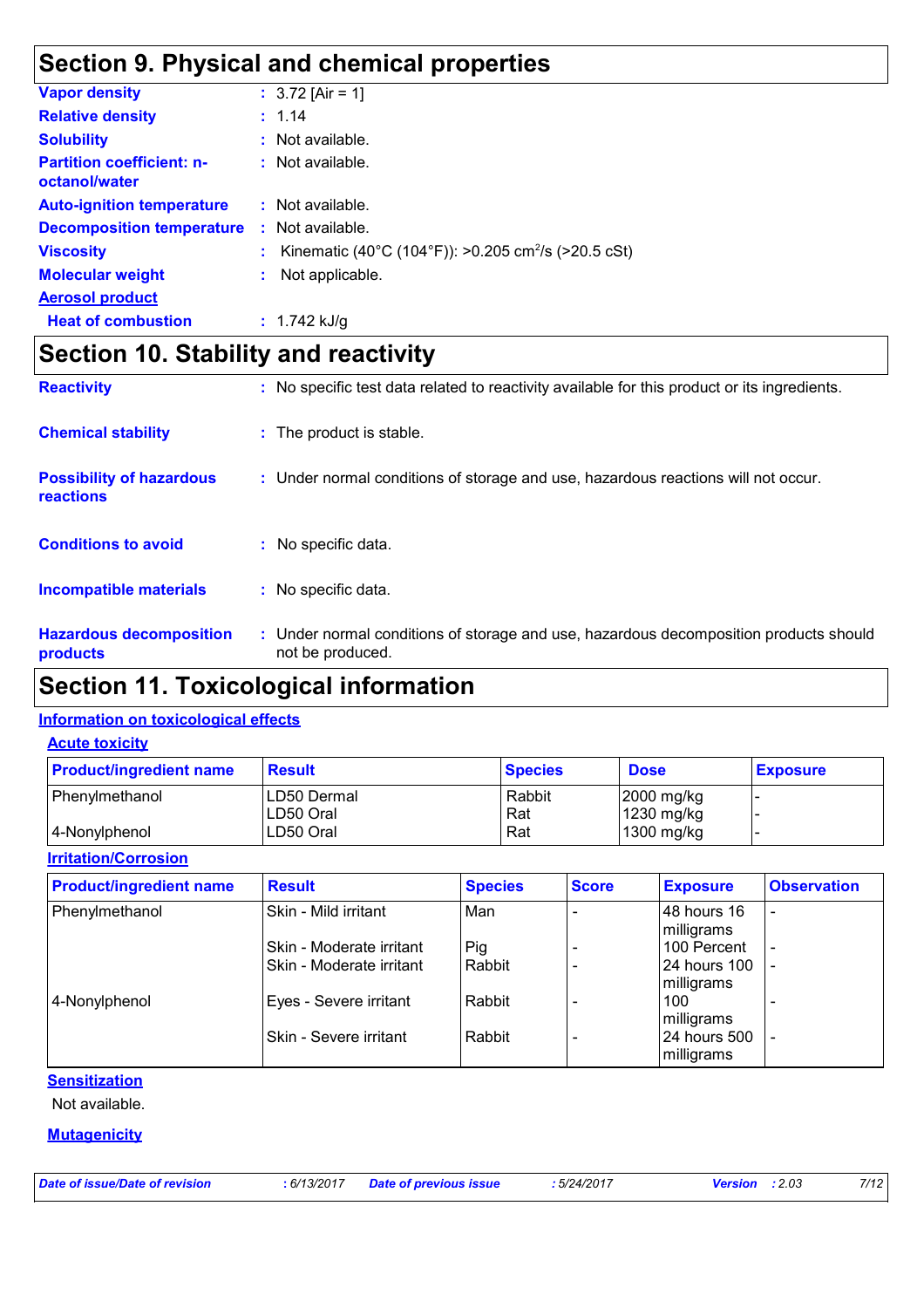## **Section 11. Toxicological information**

#### Not available.

**Carcinogenicity**

Not available.

**Reproductive toxicity**

Not available.

#### **Teratogenicity**

Not available.

#### **Specific target organ toxicity (single exposure)**

| <b>Name</b>    | <b>Category</b> | <b>Route of</b><br><b>exposure</b> | <b>Target organs</b>                                    |
|----------------|-----------------|------------------------------------|---------------------------------------------------------|
| Phenylmethanol | Category 3      | Not applicable.                    | Respiratory tract<br>irritation and<br>Narcotic effects |

#### **Specific target organ toxicity (repeated exposure)**

| <b>Name</b>    | <b>Category</b> | <b>Route of</b><br><b>Exposure</b> | <b>Target organs</b> |
|----------------|-----------------|------------------------------------|----------------------|
| Phenylmethanol | Category 2      | <b>Not determined</b>              | Not determined       |

#### **Aspiration hazard**

Not available.

| Information on the likely<br>routes of exposure | : Not available.                                                                                                                                     |
|-------------------------------------------------|------------------------------------------------------------------------------------------------------------------------------------------------------|
| <b>Potential acute health effects</b>           |                                                                                                                                                      |
| <b>Eye contact</b>                              | : Causes serious eye irritation.                                                                                                                     |
| <b>Inhalation</b>                               | Harmful if inhaled.                                                                                                                                  |
| <b>Skin contact</b>                             | Causes skin irritation. May cause an allergic skin reaction.                                                                                         |
| <b>Ingestion</b>                                | : Harmful if swallowed.                                                                                                                              |
|                                                 | <b>Symptoms related to the physical, chemical and toxicological characteristics</b>                                                                  |
| <b>Eye contact</b>                              | : Adverse symptoms may include the following:<br>pain or irritation<br>watering<br>redness                                                           |
| <b>Inhalation</b>                               | : Adverse symptoms may include the following:<br>reduced fetal weight<br>increase in fetal deaths<br>skeletal malformations                          |
| <b>Skin contact</b>                             | : Adverse symptoms may include the following:<br>irritation<br>redness<br>reduced fetal weight<br>increase in fetal deaths<br>skeletal malformations |
| <b>Ingestion</b>                                | : Adverse symptoms may include the following:<br>reduced fetal weight<br>increase in fetal deaths<br>skeletal malformations                          |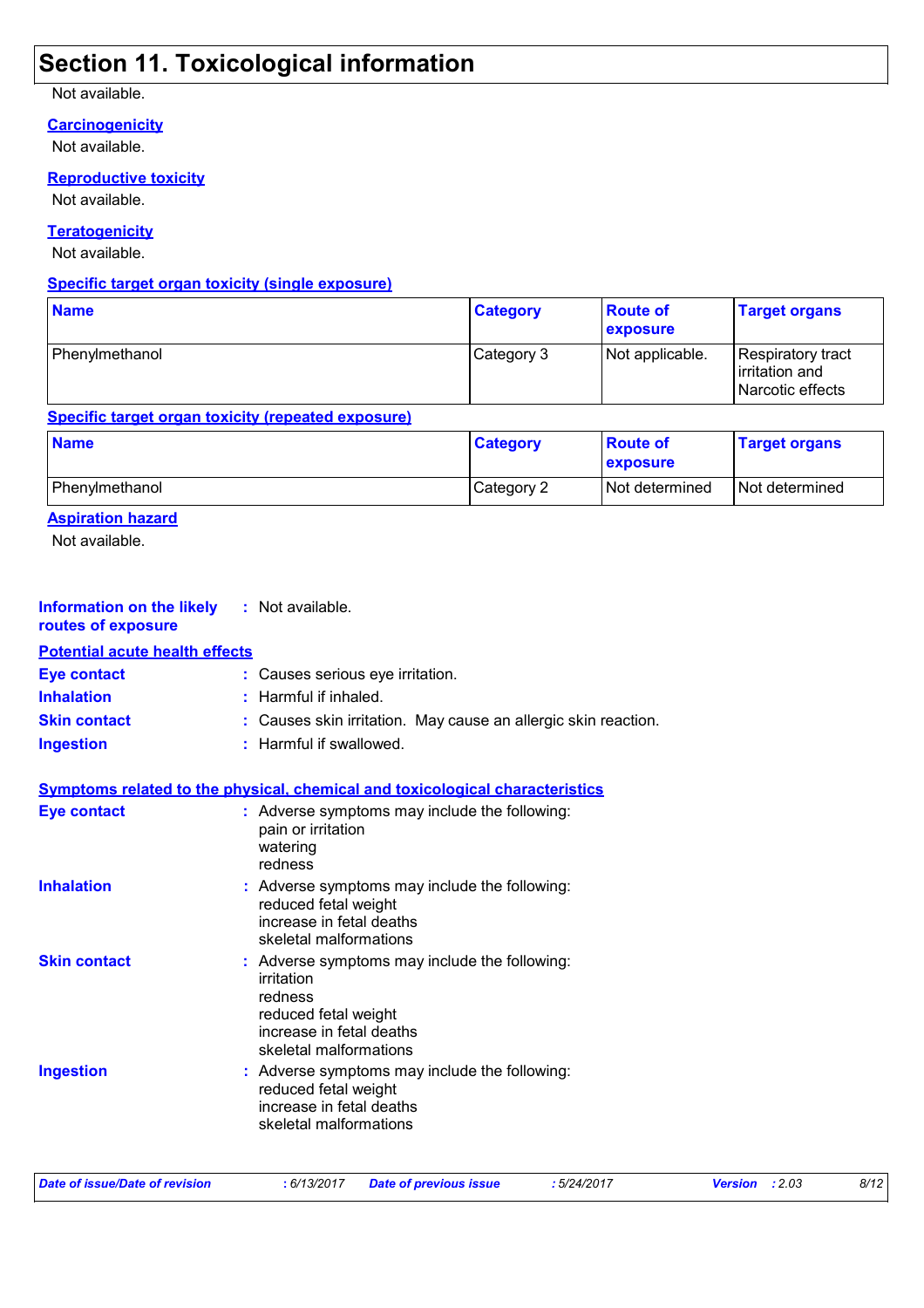|                                                   | Delayed and immediate effects and also chronic effects from short and long term exposure                                                                                       |
|---------------------------------------------------|--------------------------------------------------------------------------------------------------------------------------------------------------------------------------------|
| <b>Short term exposure</b>                        |                                                                                                                                                                                |
| <b>Potential immediate</b><br><b>effects</b>      | $:$ Not available.                                                                                                                                                             |
| <b>Potential delayed effects</b>                  | : Not available.                                                                                                                                                               |
| <b>Long term exposure</b>                         |                                                                                                                                                                                |
| <b>Potential immediate</b><br><b>effects</b>      | $\therefore$ Not available.                                                                                                                                                    |
| <b>Potential delayed effects : Not available.</b> |                                                                                                                                                                                |
| <b>Potential chronic health effects</b>           |                                                                                                                                                                                |
| Not available.                                    |                                                                                                                                                                                |
| <b>General</b>                                    | : May cause damage to organs through prolonged or repeated exposure. Once<br>sensitized, a severe allergic reaction may occur when subsequently exposed to very low<br>levels. |
| <b>Carcinogenicity</b>                            | : No known significant effects or critical hazards.                                                                                                                            |
| <b>Mutagenicity</b>                               | : No known significant effects or critical hazards.                                                                                                                            |
| <b>Teratogenicity</b>                             | : Suspected of damaging the unborn child.                                                                                                                                      |
| <b>Developmental effects</b>                      | : No known significant effects or critical hazards.                                                                                                                            |
| <b>Fertility effects</b>                          | : Suspected of damaging fertility.                                                                                                                                             |

### **Numerical measures of toxicity**

| <b>Acute toxicity estimates</b> |                  |  |  |  |
|---------------------------------|------------------|--|--|--|
| <b>Route</b>                    | <b>ATE value</b> |  |  |  |
| Oral                            | 1820.6 mg/kg     |  |  |  |
| Dermal                          | 2960.3 mg/kg     |  |  |  |
| Inhalation (dusts and mists)    | $2.22$ mg/l      |  |  |  |

## **Section 12. Ecological information**

#### **Toxicity**

| <b>Product/ingredient name</b> | <b>Result</b>                        | <b>Species</b>                                  | <b>Exposure</b> |
|--------------------------------|--------------------------------------|-------------------------------------------------|-----------------|
| Phenylmethanol                 | Acute LC50 10000 µg/l Fresh water    | Fish - Lepomis macrochirus                      | 96 hours        |
| 4-Nonylphenol                  | Acute EC50 0.03 mg/l Marine water    | Algae - Skeletonema costatum                    | 72 hours        |
|                                | Acute EC50 0.027 mg/l Marine water   | Algae - Skeletonema costatum                    | 96 hours        |
|                                | Acute EC50 137 µg/l Marine water     | Crustaceans - Eohaustorius<br>estuarius - Adult | 48 hours        |
|                                | Acute LC50 17 µg/l Marine water      | Fish - Pleuronectes americanus -<br>Larvae      | 96 hours        |
|                                | Chronic EC10 0.012 mg/l Marine water | Algae - Skeletonema costatum                    | 96 hours        |
|                                | Chronic NOEC 5 µg/l Fresh water      | Crustaceans - Gammarus<br>fossarum - Adult      | 21 days         |
|                                | Chronic NOEC 7.4 µg/l Fresh water    | Fish - Pimephales promelas -<br>Embryo          | 33 days         |

#### **Persistence and degradability**

| <b>Product/ingredient name</b> | <b>Aquatic half-life</b> | <b>Photolysis</b> | Biodegradability |
|--------------------------------|--------------------------|-------------------|------------------|
| l Phenvlmethanol               |                          |                   | Readily          |

#### **Bioaccumulative potential**

| : 6/13/2017 Date of previous issue | Date of issue/Date of revision |  |  | : 5/24/2017 | <b>Version</b> : 2.03 | 9/12 |
|------------------------------------|--------------------------------|--|--|-------------|-----------------------|------|
|------------------------------------|--------------------------------|--|--|-------------|-----------------------|------|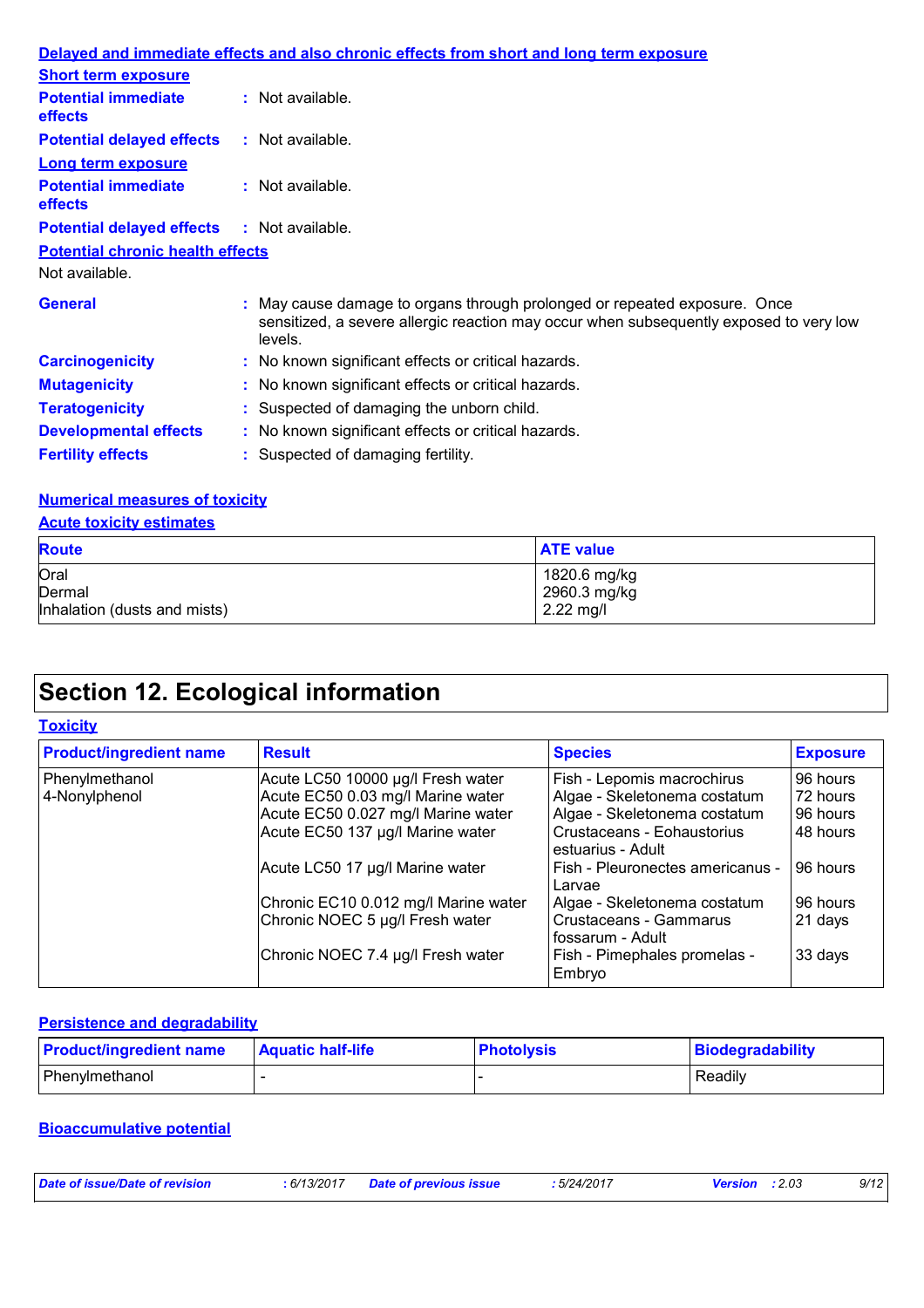| <b>Section 12. Ecological information</b> |                             |            |                  |  |  |
|-------------------------------------------|-----------------------------|------------|------------------|--|--|
| <b>Product/ingredient name</b>            | $\mathsf{LogP}_\mathsf{ow}$ | <b>BCF</b> | <b>Potential</b> |  |  |
| 4-Nonylphenol                             |                             | 740        | high             |  |  |

#### **Mobility in soil**

| <b>Soil/water partition</b> | : Not available. |
|-----------------------------|------------------|
| <b>coefficient (Koc)</b>    |                  |

**Other adverse effects** : No known significant effects or critical hazards.

## **Section 13. Disposal considerations**

| <b>Disposal methods</b> | : The generation of waste should be avoided or minimized wherever possible. Disposal<br>of this product, solutions and any by-products should at all times comply with the<br>requirements of environmental protection and waste disposal legislation and any<br>regional local authority requirements. Dispose of surplus and non-recyclable products<br>via a licensed waste disposal contractor. Waste should not be disposed of untreated to<br>the sewer unless fully compliant with the requirements of all authorities with jurisdiction.<br>Waste packaging should be recycled. Incineration or landfill should only be considered<br>when recycling is not feasible. This material and its container must be disposed of in a<br>safe way. Care should be taken when handling emptied containers that have not been<br>cleaned or rinsed out. Empty containers or liners may retain some product residues.<br>Avoid dispersal of spilled material and runoff and contact with soil, waterways, drains<br>and sewers. |
|-------------------------|-------------------------------------------------------------------------------------------------------------------------------------------------------------------------------------------------------------------------------------------------------------------------------------------------------------------------------------------------------------------------------------------------------------------------------------------------------------------------------------------------------------------------------------------------------------------------------------------------------------------------------------------------------------------------------------------------------------------------------------------------------------------------------------------------------------------------------------------------------------------------------------------------------------------------------------------------------------------------------------------------------------------------------|
|-------------------------|-------------------------------------------------------------------------------------------------------------------------------------------------------------------------------------------------------------------------------------------------------------------------------------------------------------------------------------------------------------------------------------------------------------------------------------------------------------------------------------------------------------------------------------------------------------------------------------------------------------------------------------------------------------------------------------------------------------------------------------------------------------------------------------------------------------------------------------------------------------------------------------------------------------------------------------------------------------------------------------------------------------------------------|

## **Section 14. Transport information**

|                                         | <b>DOT</b><br><b>Classification</b> | <b>TDG</b><br><b>Classification</b> | <b>Mexico</b><br><b>Classification</b> | <b>IATA</b>                                                                                                                                      | <b>IMDG</b>    |
|-----------------------------------------|-------------------------------------|-------------------------------------|----------------------------------------|--------------------------------------------------------------------------------------------------------------------------------------------------|----------------|
| <b>UN number</b>                        | Not regulated.                      | Not regulated.                      | Not regulated.                         | <b>UN3082</b>                                                                                                                                    | Not regulated. |
| <b>UN proper</b><br>shipping name       | $\blacksquare$                      | $\overline{\phantom{a}}$            |                                        | <b>ENVIRONMENTALLY</b><br><b>HAZARDOUS</b><br>SUBSTANCE,<br>LIQUID, N.O.S.<br>(Epoxy Polymer)                                                    |                |
| <b>Transport</b><br>hazard class(es)    |                                     | $\overline{\phantom{0}}$            |                                        | $9\,$<br>¥⊿                                                                                                                                      |                |
| <b>Packing group</b>                    | $\blacksquare$                      | $\qquad \qquad \blacksquare$        |                                        | $\  \ $                                                                                                                                          |                |
| <b>Environmental</b><br>hazards         | No.                                 | No.                                 | No.                                    | Yes.                                                                                                                                             | No.            |
| <b>Additional</b><br><b>information</b> | $\overline{\phantom{0}}$            | $\blacksquare$                      |                                        | This product is<br>not regulated as<br>a dangerous<br>good when<br>transported in<br>sizes of $\leq$ 5 L or<br>≤5 kg, provided<br>the packagings |                |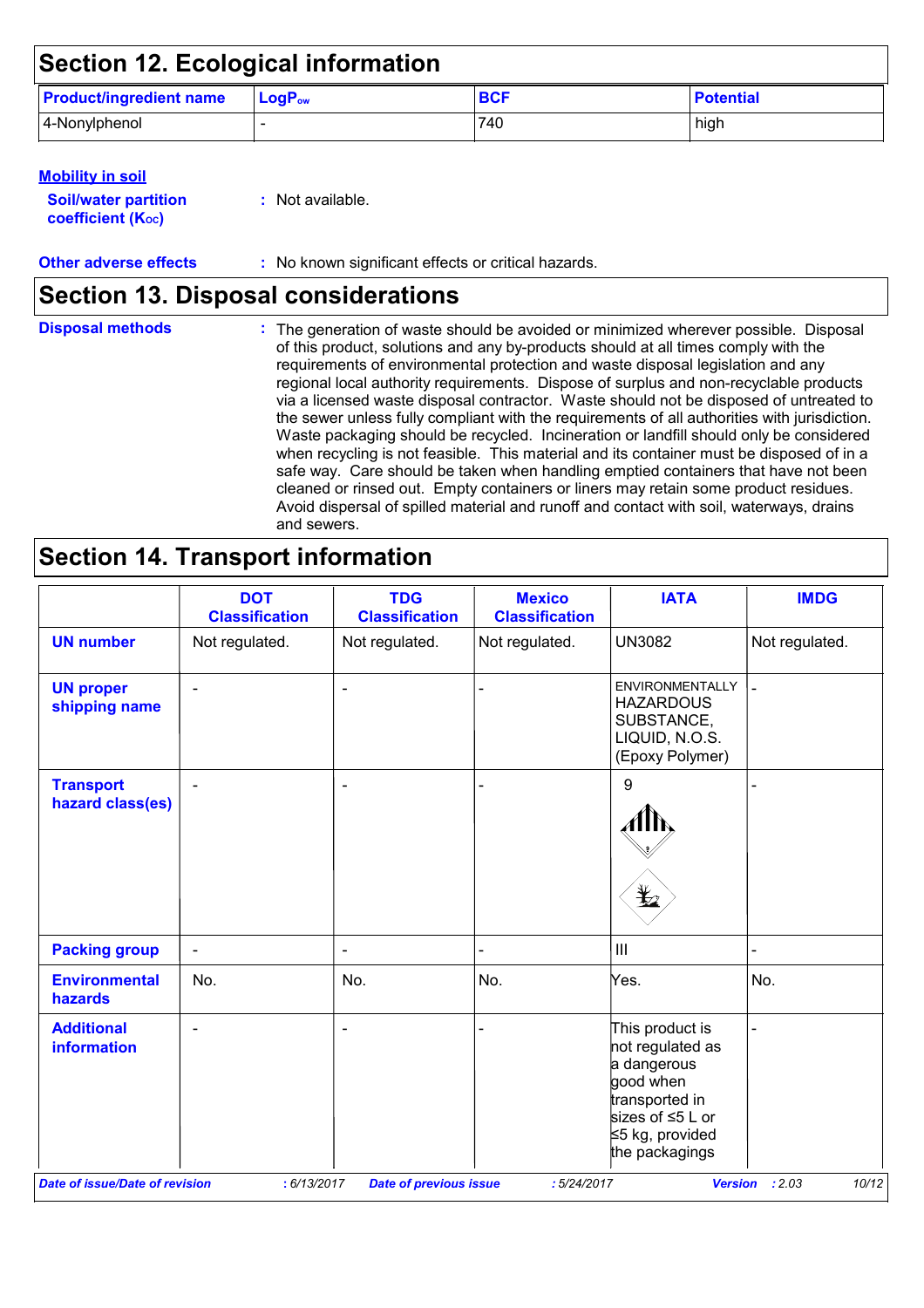| <b>Section 14. Transport information</b>                                               |                             |                                                                                                                                                                                                                                                                                                                                                                                                                                                                                                                                                                                                                                                                                     |
|----------------------------------------------------------------------------------------|-----------------------------|-------------------------------------------------------------------------------------------------------------------------------------------------------------------------------------------------------------------------------------------------------------------------------------------------------------------------------------------------------------------------------------------------------------------------------------------------------------------------------------------------------------------------------------------------------------------------------------------------------------------------------------------------------------------------------------|
|                                                                                        |                             | meet the general<br>provisions of 5.0.<br>2.4.1, 5.0.2.6.1.1<br>and 5.0.2.8.                                                                                                                                                                                                                                                                                                                                                                                                                                                                                                                                                                                                        |
| <b>Special precautions for user</b>                                                    |                             | Multi-modal shipping descriptions are provided for informational purposes and do not<br>consider container sizes. The presence of a shipping description for a particular<br>mode of transport (sea, air, etc.), does not indicate that the product is packaged<br>suitably for that mode of transport. All packaging must be reviewed for suitability<br>prior to shipment, and compliance with the applicable regulations is the sole<br>responsibility of the person offering the product for transport. People loading and<br>unloading dangerous goods must be trained on all of the risks deriving from the<br>substances and on all actions in case of emergency situations. |
| <b>Transport in bulk according</b><br>to Annex II of MARPOL and<br>the <b>IBC</b> Code | : Not available.            |                                                                                                                                                                                                                                                                                                                                                                                                                                                                                                                                                                                                                                                                                     |
|                                                                                        | <b>Proper shipping name</b> | : Not available.                                                                                                                                                                                                                                                                                                                                                                                                                                                                                                                                                                                                                                                                    |
|                                                                                        |                             |                                                                                                                                                                                                                                                                                                                                                                                                                                                                                                                                                                                                                                                                                     |
|                                                                                        | <b>Ship type</b>            | $:$ Not available.                                                                                                                                                                                                                                                                                                                                                                                                                                                                                                                                                                                                                                                                  |

#### **SARA 313**

SARA 313 (40 CFR 372.45) supplier notification can be found on the Environmental Data Sheet.

#### **California Prop. 65**

WARNING: This product contains chemicals known to the State of California to cause cancer and birth defects or other reproductive harm.

### **Section 16. Other information**





**The customer is responsible for determining the PPE code for this material.**

**Caution: HMIS® ratings are based on a 0-4 rating scale, with 0 representing minimal hazards or risks, and 4 representing significant hazards or risks Although HMIS® ratings are not required on SDSs under 29 CFR 1910. 1200, the preparer may choose to provide them. HMIS® ratings are to be used with a fully implemented HMIS® program. HMIS® is a registered mark of the National Paint & Coatings Association (NPCA). HMIS® materials may be purchased exclusively from J. J. Keller (800) 327-6868.**

#### **Procedure used to derive the classification**

| <b>Classification</b>                                           | <b>Justification</b> |
|-----------------------------------------------------------------|----------------------|
| ACUTE TOXICITY (oral) - Category 4                              | Calculation method   |
| ACUTE TOXICITY (inhalation) - Category 4                        | Calculation method   |
| <b>SKIN CORROSION/IRRITATION - Category 2</b>                   | Calculation method   |
| SERIOUS EYE DAMAGE/ EYE IRRITATION - Category 2A                | Calculation method   |
| SKIN SENSITIZATION - Category 1                                 | Calculation method   |
| <b>TOXIC TO REPRODUCTION (Fertility) - Category 2</b>           | Calculation method   |
| TOXIC TO REPRODUCTION (Unborn child) - Category 2               | Calculation method   |
| SPECIFIC TARGET ORGAN TOXICITY (REPEATED EXPOSURE) - Category 2 | Calculation method   |

#### **History**

| . | Date of issue/Date of revision | .6/13/2017 | <b>Date of previous issue</b> | .5/24/2017 | : 2.03<br><b>Version</b> | 11/12 |
|---|--------------------------------|------------|-------------------------------|------------|--------------------------|-------|
|---|--------------------------------|------------|-------------------------------|------------|--------------------------|-------|